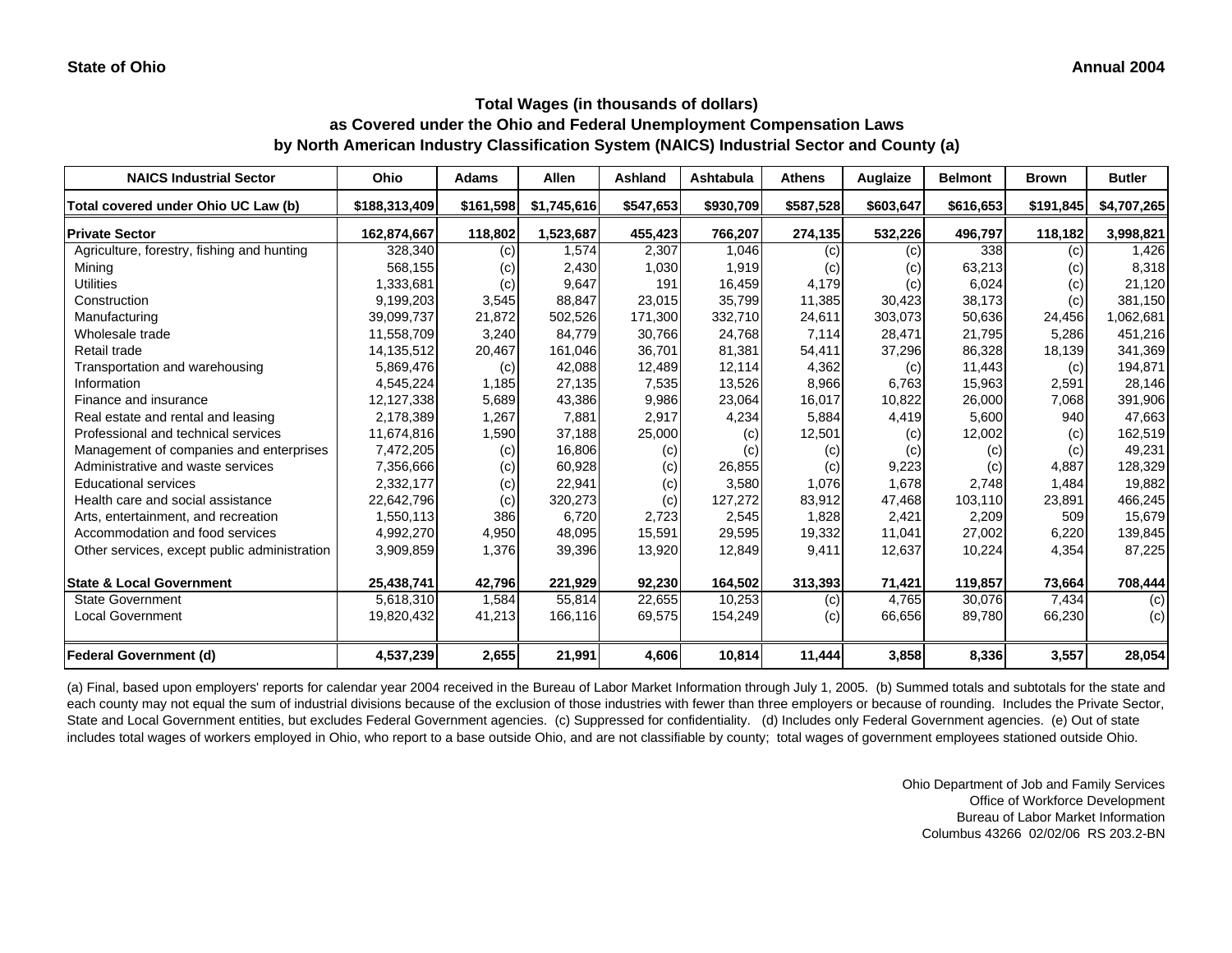| <b>NAICS Industrial Sector</b>               | Carroll   | Champaign | <b>Clark</b>            | <b>Clermont</b> | <b>Clinton</b> | Columbiana | <b>Coshocton</b> | Crawford | Cuyahoga               | <b>Darke</b> |
|----------------------------------------------|-----------|-----------|-------------------------|-----------------|----------------|------------|------------------|----------|------------------------|--------------|
| Total covered under Ohio UC Law (b)          | \$136,195 |           | $$336,456$ $$1,533,459$ | \$1,799,577     | \$823,909      | \$864,634  | \$369,070        |          | \$452,943 \$30,296,523 | \$523,947    |
| <b>Private Sector</b>                        | 107,933   | 273,152   | 1,288,791               | 1,553,400       | 723,945        | 718,102    | 321,814          | 386,338  | 26,719,931             | 455,593      |
| Agriculture, forestry, fishing and hunting   | 444       | (c)       | 14,154                  | (c)             | (c)            | 2,557      | 2.126            | (c)      | 8.185                  | (c)          |
| Mining                                       | 222       | (c)       | 1,603                   | (c)             | (c)            | 6,289      | 6,725            | (c)      | 16,479                 | (c)          |
| <b>Utilities</b>                             | (c)       | (c)       | 9,203                   | 41,294          | (c)            | 4,448      | 28,918           | (c)      | 100,246                | (c)          |
| Construction                                 | 7,892     | 10,310    | 62,203                  | 117,753         | 9,805          | 34,913     | 9,012            | 18,198   | 1,167,111              | 37,328       |
| Manufacturing                                | 39,916    | 152,337   | 352,708                 | 382,982         | 174,485        | 230,299    | 143,783          | 191,713  | 4,487,611              | 164,465      |
| Wholesale trade                              | (c)       | 8,637     | 68,836                  | 123,211         | 22,841         | 40,187     | 5,543            | 17,145   | 2,257,328              | 28,871       |
| Retail trade                                 | 14,521    | 23,349    | 133,015                 | 199,981         | 36,542         | 80,041     | 21,961           | 27,238   | 1,792,890              | 40,868       |
| Transportation and warehousing               | 6,887     | (c)       | 80,314                  | 21,653          | (c)            | 50,438     | 10,906           | (c)      | 897,379                | (c)          |
| Information                                  | 3,389     | 3,679     | 6,741                   | 73,673          | 9,670          | 6,257      | 3,195            | 2,494    | 919,817                | 3,330        |
| Finance and insurance                        | 3,472     | 9,971     | 62,643                  | 160,711         | 23,547         | 30,740     | 7,286            | 21,609   | 3,367,362              | 21,956       |
| Real estate and rental and leasing           | 541       | 2,859     | 12,527                  | 19,557          | 4,651          | 4,409      | 1,225            | 1,276    | 494,127                | 3,909        |
| Professional and technical services          | (c)       | (c)       | (c)                     | 91,670          | 6,829          | 18,046     | 6,616            | 15,565   | 2,450,234              | (c)          |
| Management of companies and enterprises      | (c)       | (c)       | (c)                     | 11,530          | 9,575          | 2,305      | 1,335            | 488      | 1,150,249              | (c)          |
| Administrative and waste services            | 1,858     | 3,884     | 24,561                  | 44,856          | 19,554         | 28,495     | 10,604           | 3,280    | 1,213,517              | 12,941       |
| <b>Educational services</b>                  | (c)       | (c)       | 25,550                  | 9,945           | (c)            | 1,375      | 473              | (c)      | 655,760                | (c)          |
| Health care and social assistance            | (c)       | (c)       | 260,201                 | 142,334         | (c)            | 132,324    | 46,351           | (c)      | 3,989,394              | (c)          |
| Arts, entertainment, and recreation          | 804       | 1,405     | 6,825                   | 10,412          | 732            | 2,747      | 3,184            | 1,007    | 454,486                | 1,781        |
| Accommodation and food services              | 4,739     | 9,223     | 51,275                  | 57,942          | 12,343         | 23,550     | 6,759            | 10,026   | 693,949                | 9,815        |
| Other services, except public administration | 3,793     | 5,384     | 49,701                  | 42,840          | 6,851          | 18,683     | 5,812            | 5,914    | 603,807                | 9,207        |
| <b>State &amp; Local Government</b>          | 28,262    | 63,304    | 244,668                 | 246,177         | 99,964         | 146,531    | 47,255           | 66,605   | 3,576,592              | 68,354       |
| <b>State Government</b>                      | 1.189     | 2.161     | 15,911                  | 19.660          | 5,591          | 11,920     | 1,864            | 4.780    | 254,590                | 1,696        |
| <b>Local Government</b>                      | 27,073    | 61,142    | 228,756                 | 226,517         | 94,373         | 134,611    | 45,391           | 61,825   | 3,322,001              | 66,658       |
| <b>Federal Government (d)</b>                | 1,825     | 3,226     | 31,523                  | 14,923          | 8,224          | 29,649     | 4,488            | 3,338    | 1,028,106              | 4,970        |

(a) Final, based upon employers' reports for calendar year 2004 received in the Bureau of Labor Market Information through July 1, 2005. (b) Summed totals and subtotals for the state and each county may not equal the sum of industrial divisions because of the exclusion of those industries with fewer than three employers or because of rounding. Includes the Private Sector, State and Local Government entities, but excludes Federal Government agencies. (c) Suppressed for confidentiality. (d) Includes only Federal Government agencies. (e) Out of state includes total wages of workers employed in Ohio, who report to a base outside Ohio, and are not classifiable by county; total wages of government employees stationed outside Ohio.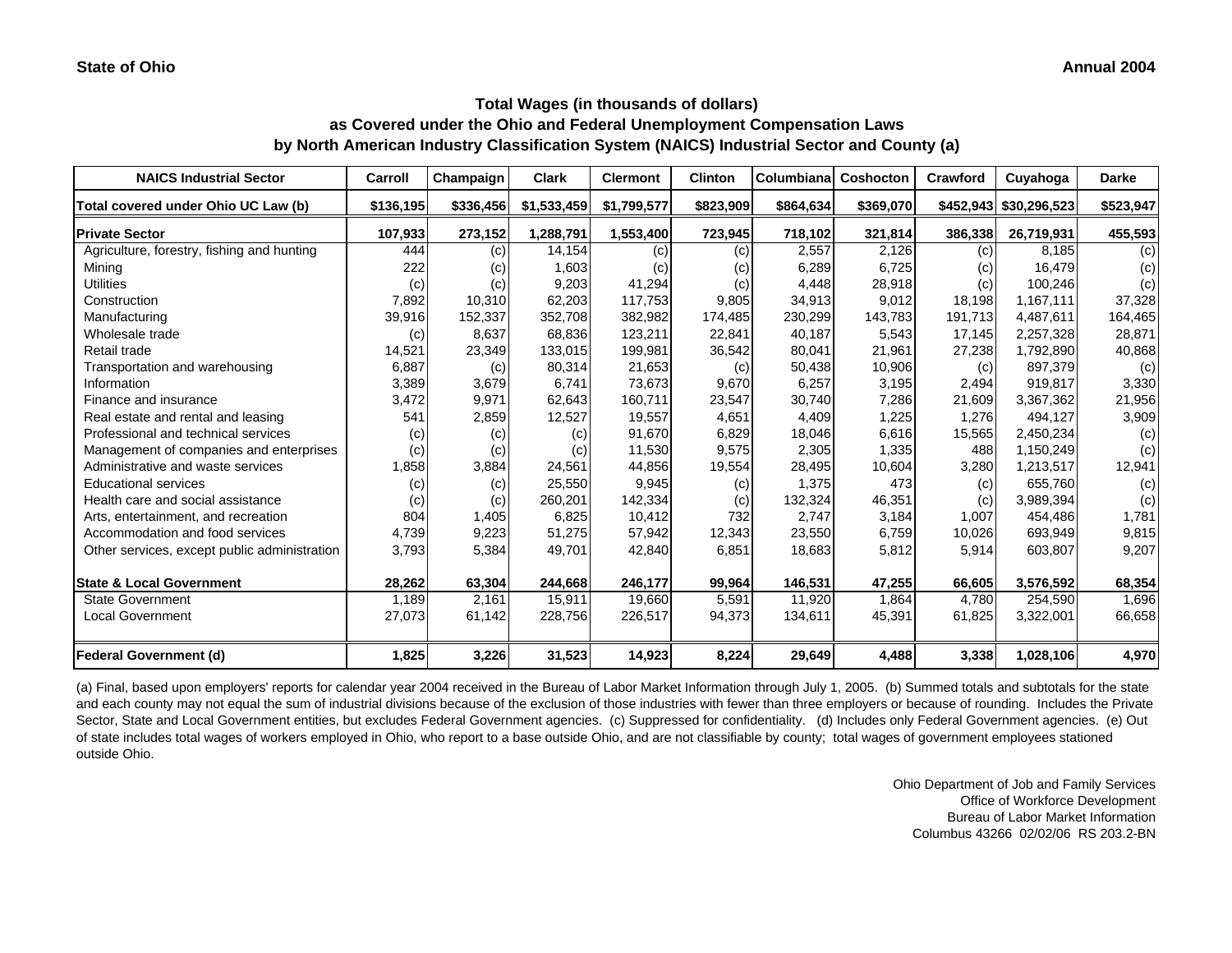| <b>NAICS Industrial Sector</b>               | <b>Defiance</b> | <b>Delaware</b> | Erie        | <b>Fairfield</b> | <b>Fayette</b> | <b>Franklin</b>        | <b>Fulton</b> | Gallia    | Geauga      | Greene      |
|----------------------------------------------|-----------------|-----------------|-------------|------------------|----------------|------------------------|---------------|-----------|-------------|-------------|
| Total covered under Ohio UC Law (b)          | \$611,013       | \$2,088,122     | \$1,250,740 | \$1,055,276      |                | \$308,214 \$26,390,285 | \$652,672     | \$382,913 | \$1,077,800 | \$1,667,498 |
| <b>Private Sector</b>                        | 548,461         | 1,877,459       | 1,052,830   | 779,299          | 259,379        | 22,336,268             | 579,775       | 320,475   | 948,600     | 1,313,079   |
| Agriculture, forestry, fishing and hunting   | (c)             | 6.106           | 5,720       | 1,559            | (c)            | 9.760                  | (c)           | (c)       | (c)         | (c)         |
| Mining                                       | (C)             | 4,939           | 6,848       | 1,041            | (c)            | 9,613                  | (c)           | (c)       | (c)         | (c)         |
| <b>Utilities</b>                             | (c)             | (c)             | (c)         | (c)              | (c)            | 156,819                | (c)           | 50,675    | (c)         | (c)         |
| Construction                                 | 18,248          | 119,330         | 46,889      | 74,914           | 9,888          | 1,284,930              | 37,905        | 19,160    | 84,388      | 64,651      |
| Manufacturing                                | 312,263         | 245,075         | 412,842     | 194,740          | 102,156        | 2,179,914              | 353,500       | 32,534    | 367,399     | 169,601     |
| Wholesale trade                              | 16,780          | 95,322          | 66,097      | 29,001           | (c)            | 1,535,249              | 30,285        | 4,931     | 75,974      | 62,563      |
| Retail trade                                 | 51,057          | 179,073         | 98,481      | 98,431           | 30,993         | 2,273,935              | 34,168        | 31,589    | 73,724      | 173,451     |
| Transportation and warehousing               | (c)             | (c)             | (c)         | (c)              | 24,961         | 1,140,822              | (c)           | 10,774    | (c)         | (c)         |
| Information                                  | 8,587           | 15,039          | 14,533      | 9,274            | 2,273          | 972,058                | 5,218         | 3,817     | 6,857       | 51,621      |
| Finance and insurance                        | 23,263          | 393,879         | 26,724      | 28,628           | 11,286         | 2,677,106              | 14,247        | 13,328    | 31,505      | 75,510      |
| Real estate and rental and leasing           | 1,729           | 19,503          | 7,422       | 10,597           | 2,945          | 442,083                | 2,625         | 1,504     | 7,344       | 9,836       |
| Professional and technical services          | 8,694           | 315,857         | 36,699      | 38,099           | 2,824          | 2,377,807              | (c)           | (c)       | 37,785      | 330,565     |
| Management of companies and enterprises      | 4,755           | 62,306          | 2,593       | 4,434            | (c)            | 1,237,302              | (c)           | (c)       | 13,397      | 9,779       |
| Administrative and waste services            | 7,039           | 41,221          | 21,403      | 73,482           | 3,273          | 1,335,755              | 10,450        | 6,713     | 54,592      | 46,604      |
| <b>Educational services</b>                  | (c)             | 29,259          | 4,231       | 6,102            | (c)            | 263,182                | (c)           | (c)       | 15,418      | 53,226      |
| Health care and social assistance            | (c)             | 119,324         | 142,990     | 108,077          | (c)            | 2,751,141              | (c)           | (c)       | 88,478      | 147,936     |
| Arts, entertainment, and recreation          | 1,508           | 40,068          | 54,467      | 4,410            | 1,018          | 168,239                | 4,115         | 412       | 10,360      | 10,038      |
| Accommodation and food services              | 11,238          | 79,283          | 53,955      | 43,724           | 11,073         | 819,277                | 8,694         | 9,455     | 25,729      | 59,932      |
| Other services, except public administration | 9,198           | 30,334          | 18,326      | 30,135           | 4,369          | 701,276                | 6,736         | 7,992     | 23,675      | 21,597      |
| <b>State &amp; Local Government</b>          | 62,552          | 210,663         | 197,909     | 275,977          | 48,835         | 4,054,017              | 72,896        | 62,438    | 129,200     | 354,419     |
| <b>State Government</b>                      | 4,842           | 37,200          | 40,290      | 29,468           | 2,088          | 1,925,062              | 6,928         | (c)       | 7,278       | (c)         |
| Local Government                             | 57,710          | 173,464         | 157,619     | 246,509          | 46,747         | 2,128,955              | 65,968        | (c)       | 121,922     | (c)         |
| <b>Federal Government (d)</b>                | 4,864           | 11,175          | 10,450      | 11,969           | 2,492          | 678,173                | 4,238         | 3,652     | 5,776       | 776,820     |

(a) Final, based upon employers' reports for calendar year 2004 received in the Bureau of Labor Market Information through July 1, 2005. (b) Summed totals and subtotals for the state and each county may not equal the sum of industrial divisions because of the exclusion of those industries with fewer than three employers or because of rounding. Includes the Private Sector, State and Local Government entities, but excludes Federal Government agencies. (c) Suppressed for confidentiality. (d) Includes only Federal Government agencies. (e) Out of state includes total wages of workers employed in Ohio, who report to a base outside Ohio, and are not classifiable by county; total wages of government employees stationed outside Ohio.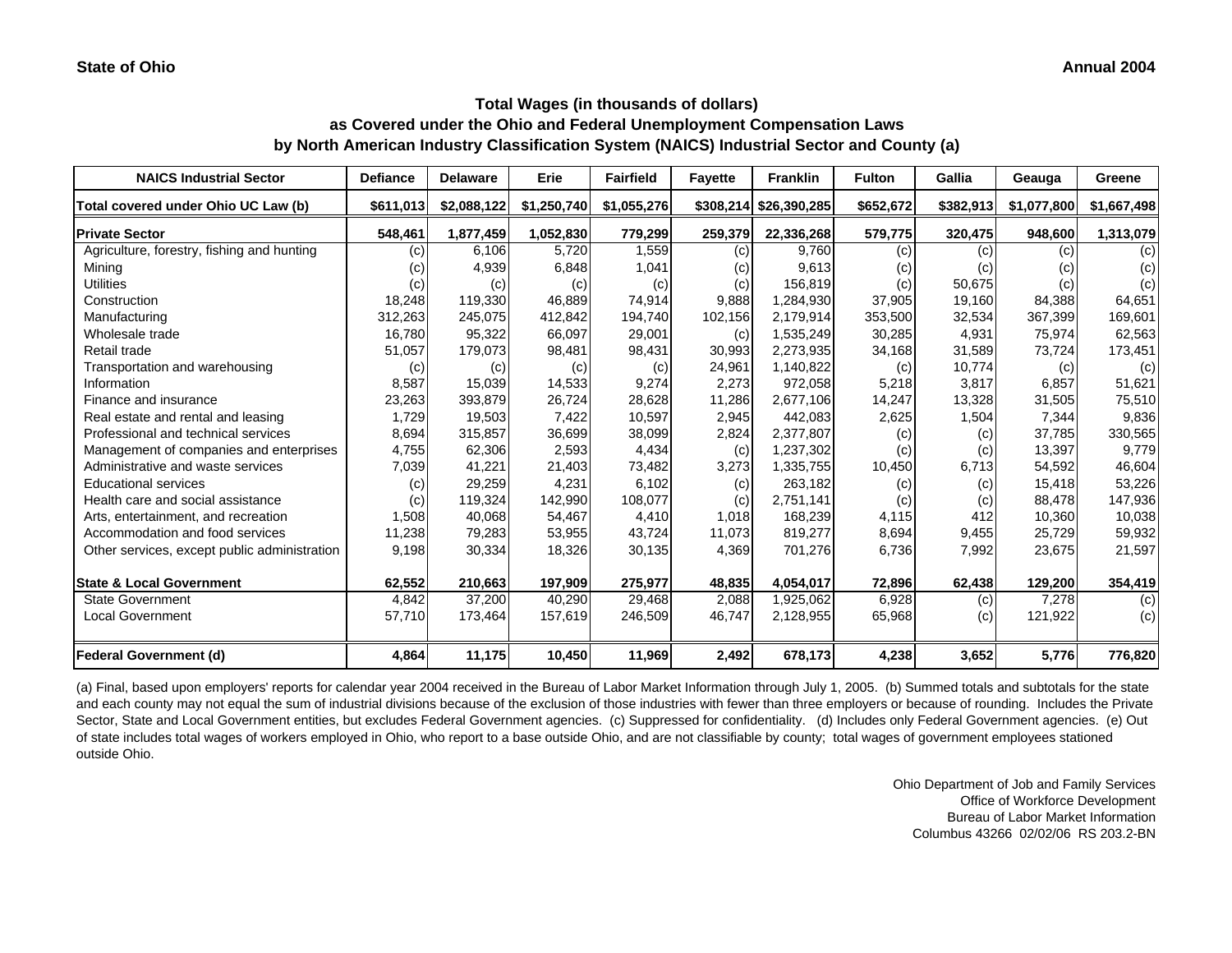| <b>NAICS Industrial Sector</b>               | <b>Guernsey</b> | <b>Hamilton</b>        | <b>Hancock</b> | <b>Hardin</b> | <b>Harrison</b> | Henry     | <b>Highland</b> | <b>Hocking</b> | <b>Holmes</b> | <b>Huron</b> |
|----------------------------------------------|-----------------|------------------------|----------------|---------------|-----------------|-----------|-----------------|----------------|---------------|--------------|
| Total covered under Ohio UC Law (b)          |                 | \$411,157 \$22,577,131 | \$1,427,331    | \$238,608     | \$99,575        | \$363,132 | \$316,920       | \$179,651      | \$451,882     | \$747,302    |
| <b>Private Sector</b>                        | 323,862         | 20,553,372             | 1,313,722      | 193,871       | 79,189          | 301,113   | 240,174         | 122,718        | 403,132       | 656,905      |
| Agriculture, forestry, fishing and hunting   | 532             | 4,872                  | (c)            | 1,182         | 781             | (c)       | 949             | (c)            | 4,698         | (c)          |
| Mining                                       | 4,533           | 4,693                  | (c)            | (c)           | 20,634          | (c)       | 4,841           | (c)            | 4,424         | (c)          |
| <b>Utilities</b>                             | 2,583           | 93,914                 | 6,868          | 2,601         | (c)             | (c)       | 3,427           | (c)            | 2,145         | (c)          |
| Construction                                 | 18,025          | 1,073,086              | 34,531         | 4,484         | 2,284           | 23,236    | 9,074           | 9,061          | 43,769        | 70,086       |
| Manufacturing                                | 100,425         | 3,541,715              | 515,696        | 86,233        | 21,193          | 154,747   | 96,754          | 44,047         | 173,092       | 309,414      |
| Wholesale trade                              | 10,918          | 1,666,543              | 46,574         | 10,227        | 4,622           | (c)       | 4,994           | 4,244          | 23,028        | (c)          |
| Retail trade                                 | 38,607          | 1,297,093              | 123,559        | 16,035        | 4,898           | 21,943    | 33,305          | 18,883         | 39,724        | 43,998       |
| Transportation and warehousing               | 13,726          | 460.133                | 59,808         | 3,059         | (c)             | 20,555    | 6,015           | (c)            | 15,405        | 30,674       |
| Information                                  | 6,010           | 626,770                | 17,225         | 2,246         | 930             | 4,319     | 12,752          | 1,734          | 1,964         | 10,454       |
| Finance and insurance                        | 9,002           | 1,456,034              | 35,432         | 5,315         | 1,192           | (c)       | 19,968          | 5,808          | 11,072        | 14,797       |
| Real estate and rental and leasing           | 2,250           | 316,588                | 11,069         | 1,173         | 1,188           | (c)       | 1,461           | 1,419          | 938           | 2,894        |
| Professional and technical services          | (c)             | 2,008,500              | 24,933         | 2,294         | 1,471           | 2,686     | 3,546           | 1,896          | 8,837         | 19,516       |
| Management of companies and enterprises      | (c)             | 2,453,177              | 7,368          | (c)           | (c)             | (c)       | (c)             | (c)            | 2,674         | 6,461        |
| Administrative and waste services            | 11,043          | 1,067,543              | 61,314         | (c)           | (c)             | 3,796     | 3,444           | 2,268          | 19,240        | 7,111        |
| <b>Educational services</b>                  | 600             | 270,619                | 28,399         | (c)           | (c)             | 581       | (c)             | 938            | (c)           | (c)          |
| Health care and social assistance            | 67,213          | 2,903,155              | 137,695        | (c)           | (c)             | 27,759    | 25,626          | 13,163         | (c)           | (c)          |
| Arts, entertainment, and recreation          | 1,024           | 294,625                | 3,952          | 842           | 715             | 226       | (c)             | 1,354          | 983           | 1,900        |
| Accommodation and food services              | 16,516          | 531,515                | 35,018         | 6,950         | 1,206           | 4,572     | (c)             | 7,692          | 12,080        | 17,076       |
| Other services, except public administration | 5,447           | 482,798                | 23,628         | 3,322         | 889             | 5,093     | 3,844           | 3,297          | 5,107         | 11,507       |
| <b>State &amp; Local Government</b>          | 87,294          | 2,023,760              | 113,609        | 44,737        | 20,385          | 62,018    | 76,746          | 56,933         | 48,750        | 90,397       |
| <b>State Government</b>                      | 33,138          | (c)                    | 8.657          | 1,206         | 1,189           | 1.839     | 4,255           | 16,650         | 1,487         | 3,668        |
| <b>Local Government</b>                      | 54,157          | (c)                    | 104,952        | 43,531        | 19,196          | 60,179    | 72,490          | 40,282         | 47,263        | 86,729       |
| <b>Federal Government (d)</b>                | 4,856           | 581,254                | 8,476          | 3,363         | 2,440           | 3,201     | 4,987           | 1,988          | 3,000         | 5,949        |

(a) Final, based upon employers' reports for calendar year 2004 received in the Bureau of Labor Market Information through July 1, 2005. (b) Summed totals and subtotals for the state and each county may not equal the sum of industrial divisions because of the exclusion of those industries with fewer than three employers or because of rounding. Includes the Private Sector, State and Local Government entities, but excludes Federal Government agencies. (c) Suppressed for confidentiality. (d) Includes only Federal Government agencies. (e) Out of state includes total wages of workers employed in Ohio, who report to a base outside Ohio, and are not classifiable by county; total wages of government employees stationed outside Ohio.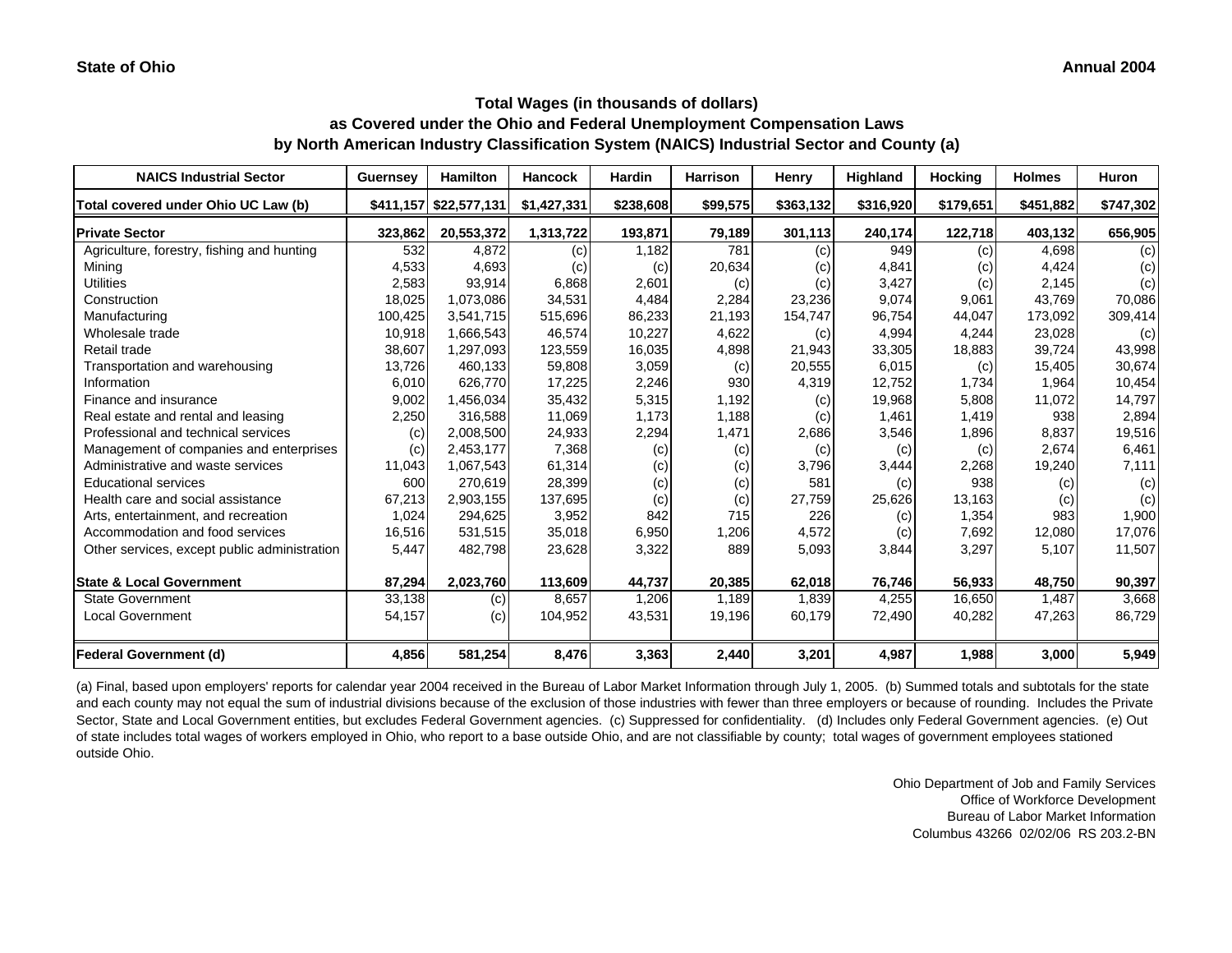| <b>NAICS Industrial Sector</b>               | <b>Jackson</b> | <b>Jefferson</b> | Knox      | Lake        | Lawrence  | Lickina     | Logan     | Lorain      | Lucas       | <b>Madison</b> |
|----------------------------------------------|----------------|------------------|-----------|-------------|-----------|-------------|-----------|-------------|-------------|----------------|
| Total covered under Ohio UC Law (b)          | \$300,275      | \$721,069        | \$570,633 | \$3,245,889 | \$296,080 | \$1,683,845 | \$682,577 | \$3,365,597 | \$7,999,975 | \$459,478      |
| <b>Private Sector</b>                        | 251,908        | 617,730          | 481,133   | 2,807,794   | 207,969   | 1,429,099   | 613,438   | 2,833,665   | 6,811,360   | 347,770        |
| Agriculture, forestry, fishing and hunting   | 2,089          | (c)              | 1,650     | 23,516      | (c)       | 17,887      | 1,640     | (c)         | 8,718       | 2,326          |
| Mining                                       | 7,704          | (c)              | 4,141     | 11,799      | (c)       | 3,014       | (c)       | (c)         | 4,749       | (c)            |
| <b>Utilities</b>                             | (c)            | 58,600           | 2,293     | 40,555      | 4,637     | 9,676       | 1,542     | 24,124      | 51,511      | (c)            |
| Construction                                 | 14,465         | 54,592           | 35,860    | 177.945     | 22,800    | 107,010     | 21,693    | 206.773     | 465.588     | 15,325         |
| Manufacturing                                | 120,122        | 136,993          | 203,246   | 1,011,562   | 20,407    | 354,652     | 333,114   | 1,119,199   | 1,564,873   | 121,900        |
| Wholesale trade                              | 5,575          | 22,128           | 11,124    | 187,085     | 5,619     | 36,048      | 13,495    | 112,849     | 407,244     | 16,887         |
| Retail trade                                 | 28,199         | 63,553           | 42,706    | 321,086     | 41,805    | 190,839     | 37,237    | 280,933     | 597,756     | 53,728         |
| Transportation and warehousing               | (c)            | 13,540           | 3,951     | 29,654      | 25,590    | 61,780      | 49,743    | 69,546      | 253,095     | (c)            |
| Information                                  | 2,834          | 20,553           | 9,018     | 30,845      | 3,861     | 23,349      | 3,250     | 44,972      | 154,799     | 1,852          |
| Finance and insurance                        | 11,195         | 13,148           | 11,909    | 78,939      | 9,425     | 100,620     | 11,379    | 80,744      | 333,337     | 6,085          |
| Real estate and rental and leasing           | 1,519          | 5,703            | 2,708     | 28,784      | 987       | 36,293      | 4,452     | 21,711      | 89,372      | 1,832          |
| Professional and technical services          | 3,588          | 12,461           | 7,718     | 149,406     | 6,627     | 73,016      | 22,821    | 84,275      | 408,965     | (c)            |
| Management of companies and enterprises      | 5,257          | 445              | 2,585     | 77,562      | 2,014     | 76,726      | (c)       | 23,593      | 215,116     | (c)            |
| Administrative and waste services            | 5,521          | 35,793           | 8,971     | 108,400     | 8,031     | 43,595      | 35,806    | 104,232     | 388,017     | 11,664         |
| <b>Educational services</b>                  | (c)            | 15,316           | 41,058    | 29,369      | 564       | 35,879      | 493       | 69,899      | 81,909      | 959            |
| Health care and social assistance            | (c)            | 126,204          | 64,789    | 312,380     | 36,491    | 164,971     | 49,824    | 406,023     | 1,337,861   | 69,414         |
| Arts, entertainment, and recreation          | 577            | 4,284            | 2,085     | 19,138      | 615       | 9,131       | 1,826     | 19.121      | 53,148      | 396            |
| Accommodation and food services              | 8,079          | 17,114           | 15,130    | 97,404      | 11,151    | 51,893      | 12,999    | 81,207      | 214,603     | 12,245         |
| Other services, except public administration | 3,865          | 13,567           | 10,188    | 72,365      | 6,219     | 32,718      | 10,452    | 65,254      | 180,701     | 3,633          |
| <b>State &amp; Local Government</b>          | 48,367         | 103,339          | 89,500    | 438,095     | 88,111    | 254,746     | 69,139    | 531,932     | 1,188,615   | 111,709        |
| <b>State Government</b>                      | 7,637          | 4,206            | (c)       | 5,954       | 9,538     | 37,209      | 3,287     | 54,081      | 386,763     | 57,818         |
| <b>Local Government</b>                      | 40,730         | 99,133           | (c)       | 432,141     | 78,573    | 217,537     | 65,852    | 477,851     | 801,851     | 53,891         |
| <b>Federal Government (d)</b>                | 3,220          | 11,216           | 4,802     | 24,274      | 5,694     | 26,608      | 7,030     | 111,827     | 112,545     | 3,718          |

(a) Final, based upon employers' reports for calendar year 2004 received in the Bureau of Labor Market Information through July 1, 2005. (b) Summed totals and subtotals for the state and each county may not equal the sum of industrial divisions because of the exclusion of those industries with fewer than three employers or because of rounding. Includes the Private Sector, State and Local Government entities, but excludes Federal Government agencies. (c) Suppressed for confidentiality. (d) Includes only Federal Government agencies. (e) Out of state includes total wages of workers employed in Ohio, who report to a base outside Ohio, and are not classifiable by county; total wages of government employees stationed outside Ohio.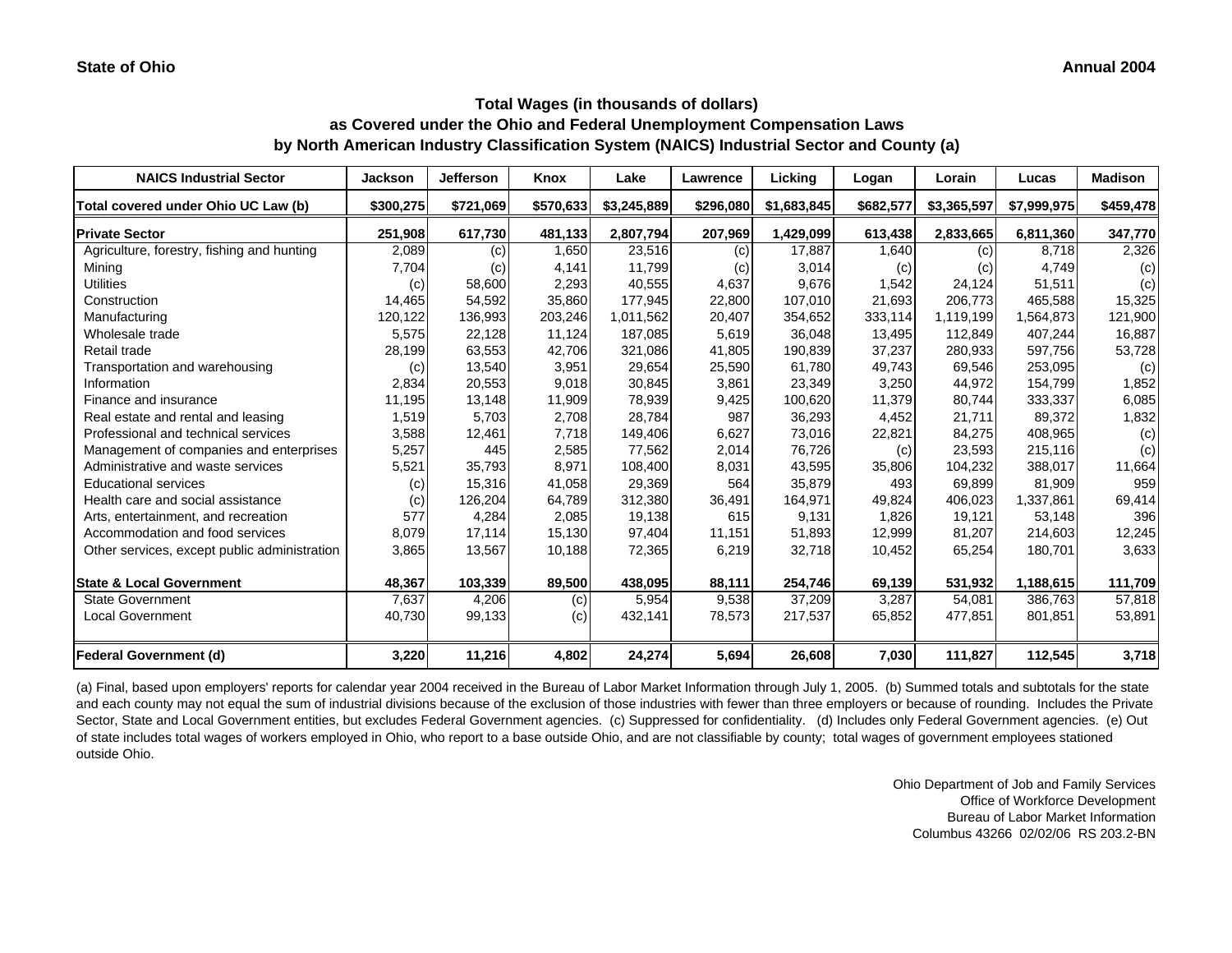| <b>NAICS Industrial Sector</b>               | <b>Mahoning</b> | <b>Marion</b> | <b>Medina</b> | <b>Meigs</b> | <b>Mercer</b> | Miami       | <b>Monroe</b> | Montgomery             | Morgan   | <b>Morrow</b> |
|----------------------------------------------|-----------------|---------------|---------------|--------------|---------------|-------------|---------------|------------------------|----------|---------------|
| Total covered under Ohio UC Law (b)          | \$3,092,282     | \$858,044     | \$1,836,059   | \$78,325     | \$457,971     | \$1,310,223 |               | \$129,363 \$10,387,991 | \$89,154 | \$156,412     |
| <b>Private Sector</b>                        | 2,611,815       | 660,728       | 1,600,508     | 51,222       | 376,367       | 1,141,177   | 107,140       | 9,235,032              | 69,853   | 108,875       |
| Agriculture, forestry, fishing and hunting   | 3,921           | (c)           | 4,994         | 1,131        | (c)           | 1.441       | 246           | 7.796                  | (c)      | (c)           |
| Mining                                       | 11,391          | (c)           | 2,233         | 5,527        | (c)           | 3,197       | 648           | 1,178                  | (c)      | (c)           |
| <b>Utilities</b>                             | 28,040          | (c)           | (c)           | (c)          | (c)           | (c)         | (c)           | 58,065                 | (c)      | (c)           |
| Construction                                 | 205,843         | 28,278        | 139,172       | 7,450        | 30,563        | 61,052      | 3,729         | 429,534                | 6,190    | 8,306         |
| Manufacturing                                | 373,430         | 266,810       | 383,523       | (c)          | 157,302       | 451,993     | 61,897        | 2,198,349              | 18,966   | 49,237        |
| Wholesale trade                              | 178,661         | (c)           | 129,652       | (c)          | (c)           | 87,676      | (c)           | 463,554                | 2,949    | 2,844         |
| Retail trade                                 | 317,798         | 60,241        | 170,708       | 9,936        | 35,619        | 127,453     | 4,939         | 634,179                | 5,573    | 12,006        |
| Transportation and warehousing               | 103,485         | 18,824        | (c)           | 914          | 32,310        | (c)         | 3,381         | 329,804                | (c)      | (c)           |
| Information                                  | 75,555          | 54,911        | 21,843        | (c)          | 4,616         | 11,000      | (c)           | 507,274                | 796      | 1,134         |
| Finance and insurance                        | 136,243         | 15,329        | 43,315        | 3,622        | 19,768        | 36,790      | 15,504        | 477,543                | 2,411    | 2,534         |
| Real estate and rental and leasing           | 35,449          | 13,265        | 12,877        | 142          | 2,280         | 8,581       | 71            | 114,691                | 45       | 453           |
| Professional and technical services          | 108,268         | 25,796        | 88,572        | 1,279        | 8,257         | (c)         | 816           | 718,299                | 756      | (c)           |
| Management of companies and enterprises      | 29,405          | 4,607         | 139,531       | (c)          | 1,025         | (c)         | (c)           | 513,918                | (c)      | (c)           |
| Administrative and waste services            | 141,327         | 17,076        | 106,491       | (c)          | 5,504         | 42,096      | 5,730         | 443,068                | (c)      | 1,356         |
| <b>Educational services</b>                  | 27,802          | 1,475         | 5,787         | (c)          | 729           | 3,689       | 638           | 188,989                | (c)      | (c)           |
| Health care and social assistance            | 645,979         | 88,582        | 169,489       | (c)          | 26,732        | 136,558     | 2,943         | 1,582,028              | 6,043    | (c)           |
| Arts, entertainment, and recreation          | 9,979           | 2,316         | 13,111        | 112          | 1,862         | 4,069       | 207           | 44,005                 | (c)      | 818           |
| Accommodation and food services              | 100,335         | 18,458        | 46,587        | 3,016        | 9,733         | 36,656      | 1,038         | 281,934                | (c)      | 3,658         |
| Other services, except public administration | 78,905          | 17,296        | 30,607        | 1,168        | 11,614        | 22,923      | (c)           | 240,824                | 663      | 1,657         |
| <b>State &amp; Local Government</b>          | 480,468         | 197,316       | 235,551       | 27,102       | 81,604        | 169,046     | 22,223        | 1,152,959              | 19,301   | 47,538        |
| <b>State Government</b>                      | 126,083         | 55.471        | 6.703         | 1,521        | 8,332         | 5,683       | 1,303         | 87.131                 | 2.139    | 3,469         |
| Local Government                             | 354,385         | 141,845       | 228,847       | 25,582       | 73,272        | 163,363     | 20,920        | 1,065,828              | 17,162   | 44,069        |
| <b>Federal Government (d)</b>                | 68,976          | 7,007         | 15,462        | 3,062        | 4,276         | 9,976       | 2,305         | 285,806                | 1,585    | 2,122         |

(a) Final, based upon employers' reports for calendar year 2004 received in the Bureau of Labor Market Information through July 1, 2005. (b) Summed totals and subtotals for the state and each county may not equal the sum of industrial divisions because of the exclusion of those industries with fewer than three employers or because of rounding. Includes the Private Sector, State and Local Government entities, but excludes Federal Government agencies. (c) Suppressed for confidentiality. (d) Includes only Federal Government agencies. (e) Out of state includes total wages of workers employed in Ohio, who report to a base outside Ohio, and are not classifiable by county; total wages of government employees stationed outside Ohio.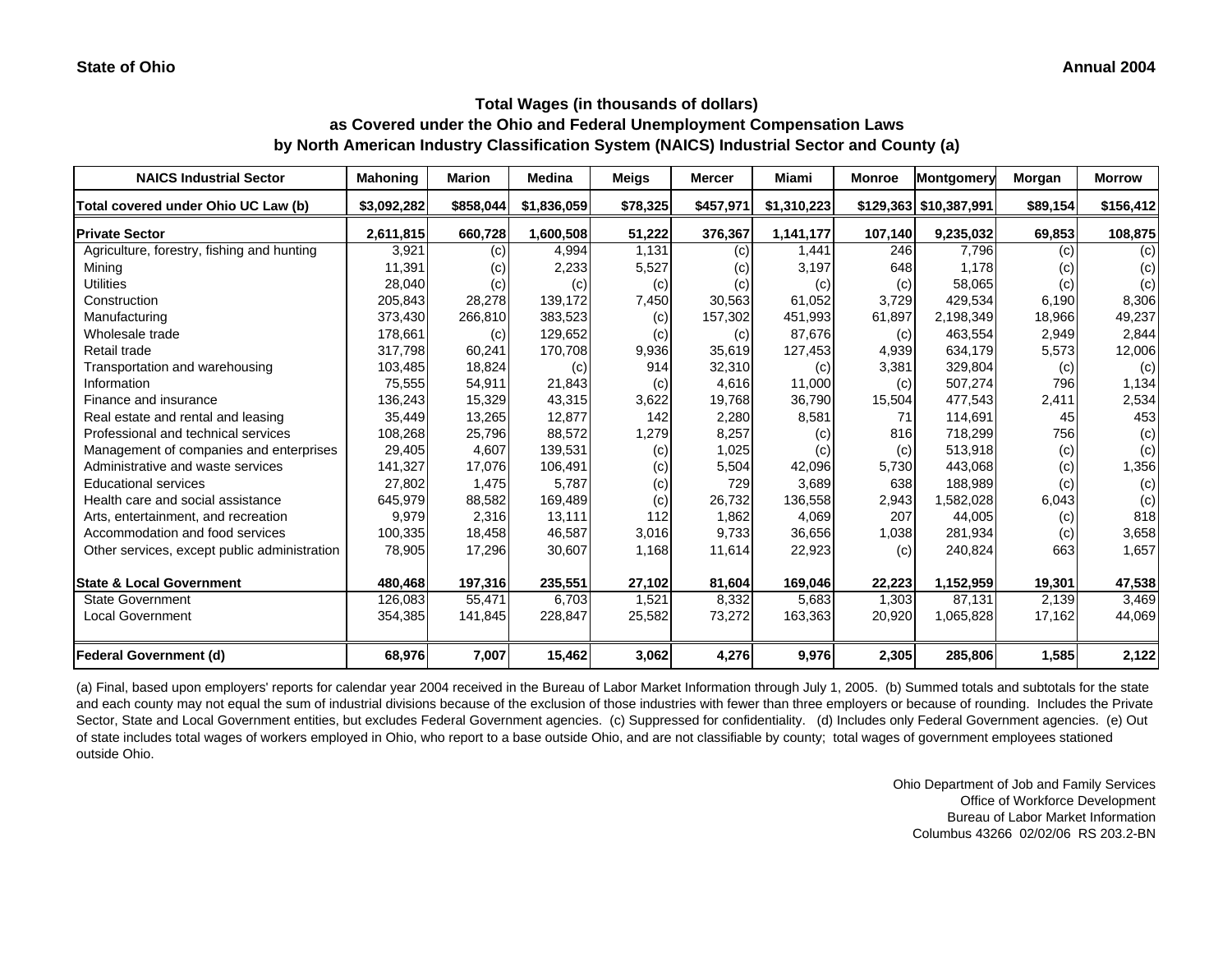| <b>NAICS Industrial Sector</b>               | <b>Muskingum</b> | <b>Noble</b> | <b>Ottawa</b> | Paulding  | Perry     | Pickawav  | <b>Pike</b> | Portage     | Preble    | <b>Putnam</b> |
|----------------------------------------------|------------------|--------------|---------------|-----------|-----------|-----------|-------------|-------------|-----------|---------------|
| Total covered under Ohio UC Law (b)          | \$1,039,110      | \$89,694     | \$465,641     | \$136,941 | \$178,901 | \$482,571 | \$323,429   | \$1,711,154 | \$319,911 | \$290,381     |
| <b>Private Sector</b>                        | 879,705          | 53,904       | 394,372       | 101,189   | 131,934   | 333,142   | 272,114     | 1,253,647   | 261,857   | 241,741       |
| Agriculture, forestry, fishing and hunting   | 623              | (c)          | 2,887         | (c)       | 418       | (c)       | (c)         | 2,844       | (c)       | (c)           |
| Mining                                       | 11,340           | (c)          | 11,995        | (c)       | 8,869     | (C)       | (c)         | 16,517      | (c)       | (c)           |
| <b>Utilities</b>                             | 11,950           | 631          | (c)           | (c)       | 1,853     | (c)       | (c)         | (c)         | (c)       | (c)           |
| Construction                                 | 45,661           | 2,484        | 17,362        | 4,236     | 30,867    | 25,092    | 12,590      | 78,378      | 12,857    | 31,190        |
| Manufacturing                                | 237,712          | 23,597       | 109,181       | 45,898    | 38,338    | 157,821   | 167,663     | 513,214     | 147,254   | 111,153       |
| Wholesale trade                              | 44,796           | 1,938        | 9,381         | 6,720     | 2,183     | 12,477    | (c)         | 102,756     | 12,284    | 8,201         |
| Retail trade                                 | 133,322          | 5,178        | 37,148        | 10,352    | 10,986    | 32,570    | 18,241      | 129,145     | 22,086    | 21,369        |
| Transportation and warehousing               | 19,769           | 1,393        | (c)           | (c)       | 1,169     | (c)       | 2,805       | (c)         | (c)       | (c)           |
| Information                                  | 10,234           | 375          | 3,358         | 653       | 1,692     | 3,084     | 3,294       | 14,006      | 1,368     | 2,341         |
| Finance and insurance                        | 30,528           | (c)          | 12,762        | 2,370     | 6,373     | 10,844    | 5,455       | 25,097      | 7,161     | 12,940        |
| Real estate and rental and leasing           | 6,761            | (c)          | 3,283         | 386       | 499       | 2,362     | 1,913       | 11,083      | 1,277     | 557           |
| Professional and technical services          | 18,095           | 630          | 5,738         | 2,119     | 3,794     | 7,895     | 6,180       | 58,624      | (c)       | 4,258         |
| Management of companies and enterprises      | 11,210           | (c)          | (c)           | (c)       | (c)       | 5,343     | (c)         | 17,577      | (c)       | (c)           |
| Administrative and waste services            | 16,319           | 458          | (c)           | 652       | (c)       | 7,964     | 7,586       | 29,792      | 6,638     | 5,186         |
| <b>Educational services</b>                  | 15,610           | (c)          | 877           | (c)       | (c)       | 89        | 567         | 17,470      | (c)       | 1,833         |
| Health care and social assistance            | 201,646          | 8,051        | 36,218        | (c)       | (c)       | 40,217    | 26,552      | 89,089      | (c)       | 21,352        |
| Arts, entertainment, and recreation          | 4.707            | (c)          | 13,261        | (c)       | 402       | 2,450     | 159         | 25,129      | 953       | 1,201         |
| Accommodation and food services              | 35,598           | (c)          | 25,257        | (c)       | 3,403     | 10,046    | 5,986       | 46,439      | 8,307     | 5,341         |
| Other services, except public administration | 23,823           | 558          | 9,894         | 2,567     | 2,229     | 5,345     | 2,418       | 34,238      | 5,377     | 4,292         |
| <b>State &amp; Local Government</b>          | 159,405          | 35,790       | 71,270        | 35,752    | 46,967    | 149,428   | 51,315      | 457,506     | 58,054    | 48,640        |
| <b>State Government</b>                      | 15,193           | (c)          | 8,017         | 1,052     | 1,799     | 63,483    | 2,696       | 187,788     | 5,759     | 1,927         |
| <b>Local Government</b>                      | 144,212          | (c)          | 63,253        | 34,700    | 45,168    | 85,945    | 48,618      | 269,718     | 52,295    | 46,713        |
| <b>Federal Government (d)</b>                | 13,706           | 999          | 7,666         | 1,951     | 2,777     | 3,934     | 3,029       | 13,447      | 3,418     | 3,082         |

(a) Final, based upon employers' reports for calendar year 2004 received in the Bureau of Labor Market Information through July 1, 2005. (b) Summed totals and subtotals for the state and each county may not equal the sum of industrial divisions because of the exclusion of those industries with fewer than three employers or because of rounding. Includes the Private Sector, State and Local Government entities, but excludes Federal Government agencies. (c) Suppressed for confidentiality. (d) Includes only Federal Government agencies. (e) Out of state includes total wages of workers employed in Ohio, who report to a base outside Ohio, and are not classifiable by county; total wages of government employees stationed outside Ohio.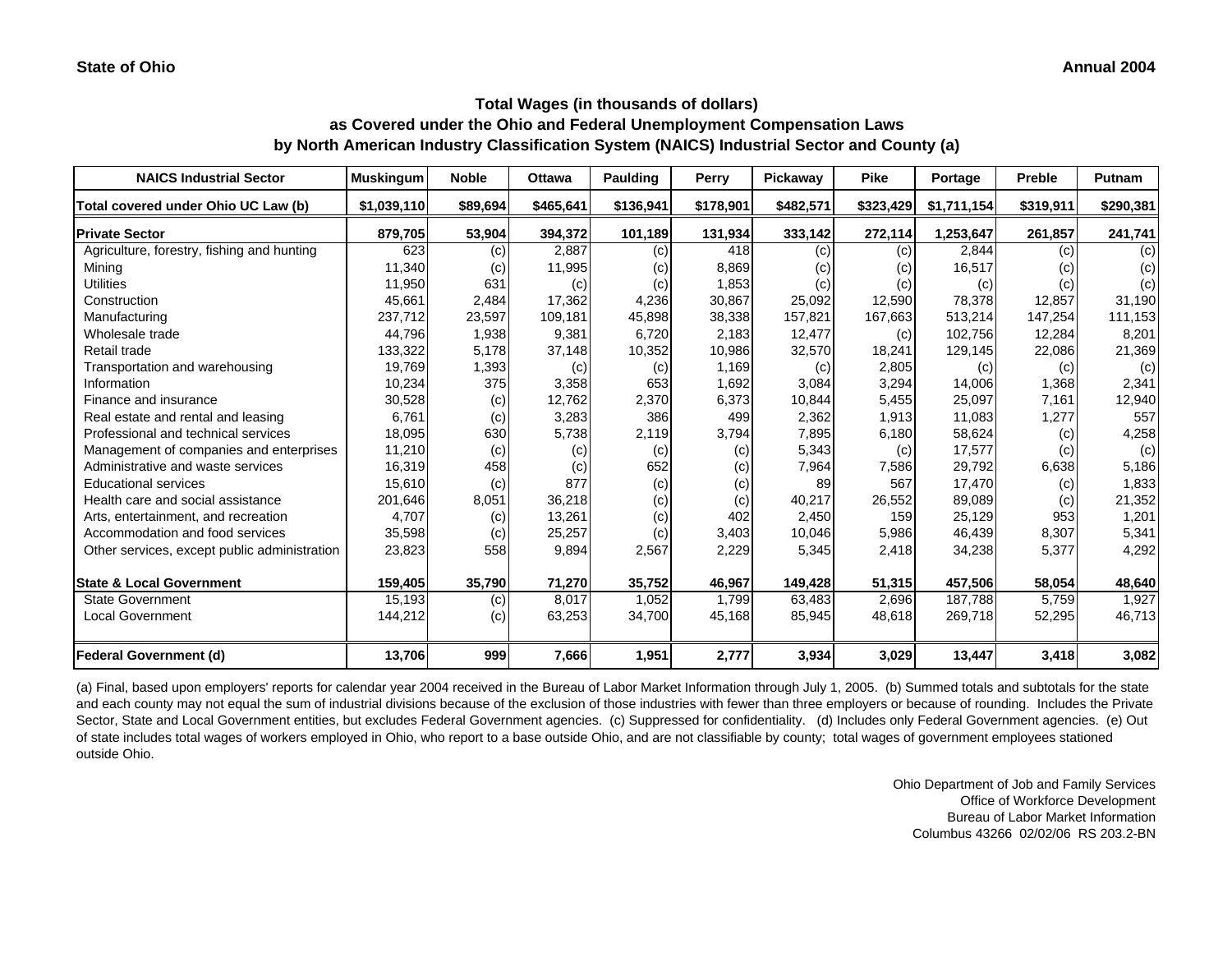| <b>NAICS Industrial Sector</b>               | <b>Richland</b>            | <b>Ross</b> | <b>Sandusky</b> | <b>Scioto</b> | <b>Seneca</b> | <b>Shelby</b> | <b>Stark</b> | <b>Summit</b> | <b>Trumbull</b> | <b>Tuscarawas</b> |
|----------------------------------------------|----------------------------|-------------|-----------------|---------------|---------------|---------------|--------------|---------------|-----------------|-------------------|
| Total covered under Ohio UC Law (b)          | \$1,862,493                | \$820,525   | \$807,972       | \$658,222     | \$599,306     | \$1,086,655   | \$5,165,804  | \$9,778,436   | \$2,975,140     | \$968,458         |
| <b>Private Sector</b>                        | 1,579,224                  | 647,169     | 699,795         | 487,926       | 509,769       | 996,272       | 4,520,318    | 8,633,428     | 2,632,200       | 826,104           |
| Agriculture, forestry, fishing and hunting   | (c)                        | 1,043       | (c)             | 1,449         | 2,680         | (c)           | 5,763        | 5,465         | 954             | 5,035             |
| Mining                                       | $\left( \mathrm{c}\right)$ | 637         | (c)             | 626           | 6,846         | (c)           | 14,186       | 16,165        | 2,535           | 16,202            |
| <b>Utilities</b>                             | (c)                        | 10,128      | (c)             | 5,692         | 5,689         | (c)           | 41.196       | 159,870       | 10,515          | 3,598             |
| Construction                                 | 71,970                     | 39,635      | 34,402          | 48,767        | 36,166        | 58,066        | 317,411      | 427,719       | 100,515         | 49,517            |
| Manufacturing                                | 666,314                    | 222,911     | 368,955         | 73,629        | 195,516       | 625,772       | 1,323,615    | 1,828,748     | 1,363,320       | 298,208           |
| Wholesale trade                              | 69,529                     | 20,915      | 22,161          | 9,859         | 20,206        | 67,555        | 323,519      | 631,874       | 97,023          | 41,338            |
| Retail trade                                 | 154,146                    | 75,522      | 61,983          | 60,213        | 44,553        | 51,037        | 459,009      | 836,048       | 228,199         | 89,636            |
| Transportation and warehousing               | (c)                        | 16,578      | (c)             | 13,526        | 9,885         | (c)           | 89,096       | 306,790       | 87,882          | 32,372            |
| Information                                  | 57,822                     | 24,115      | 8,303           | 7,768         | 6,682         | 9,568         | 75,358       | 187,730       | 30,212          | 15,783            |
| Finance and insurance                        | 42,364                     | 16,136      | 17,553          | 18,380        | 26,014        | 11,671        | 239,314      | 459,055       | 70,312          | 25,339            |
| Real estate and rental and leasing           | 8,767                      | 5,338       | 6,715           | 4,164         | 1,728         | 6,170         | 42.146       | 83,093        | 29,385          | 6,517             |
| Professional and technical services          | 35,810                     | 9,286       | 9,901           | 12,452        | 10,204        | (c)           | 179,548      | 532,574       | 55,140          | 24,283            |
| Management of companies and enterprises      | 5,979                      | 7,818       | 5,291           | 1,635         | 13,190        | (c)           | 42,748       | 883,268       | 45,449          | 5,706             |
| Administrative and waste services            | 59,125                     | 19,006      | 24,328          | 26,456        | 11,893        | 24,903        | 172,733      | 417,381       | 71,759          | 25,462            |
| <b>Educational services</b>                  | 6,643                      | 2,441       | (c)             | 3,363         | 20,171        | (c)           | 63,793       | 83,989        | 12,302          | 2,972             |
| Health care and social assistance            | 247,738                    | 135,693     | (c)             | 169,371       | 70,873        | (c)           | 831,606      | 1,292,678     | 310,673         | 119,718           |
| Arts, entertainment, and recreation          | 7,510                      | 2,578       | 5,000           | 781           | 2,092         | 873           | 27,055       | 61,141        | 11,974          | 3,772             |
| Accommodation and food services              | 51,606                     | 27,406      | 16,755          | 21,666        | 15,045        | 15,479        | 150,282      | 239,880       | 64,720          | 35,658            |
| Other services, except public administration | 39,524                     | 9,983       | 14,256          | 8,129         | 10,337        | 14,801        | 121,940      | 179,960       | 39,330          | 24,986            |
| <b>State &amp; Local Government</b>          | 283,269                    | 173,356     | 108,177         | 170,296       | 89,537        | 90,383        | 645,486      | 1,145,008     | 342,940         | 142,354           |
| <b>State Government</b>                      | 69,000                     | 71,063      | 8,405           | 65,147        | (c)           | 14,328        | 61,499       | 208,026       | 35,882          | 20,695            |
| Local Government                             | 214,269                    | 102,293     | 99,773          | 105,149       | (c)           | 76,055        | 583,987      | 936,982       | 307,058         | 121,659           |
| <b>Federal Government (d)</b>                | 31,167                     | 84,907      | 5,452           | 7,924         | 5,786         | 3,870         | 57,954       | 125,489       | 24,129          | 9,704             |

(a) Final, based upon employers' reports for calendar year 2004 received in the Bureau of Labor Market Information through July 1, 2005. (b) Summed totals and subtotals for the state and each county may not equal the sum of industrial divisions because of the exclusion of those industries with fewer than three employers or because of rounding. Includes the Private Sector, State and Local Government entities, but excludes Federal Government agencies. (c) Suppressed for confidentiality. (d) Includes only Federal Government agencies. (e) Out of state includes total wages of workers employed in Ohio, who report to a base outside Ohio, and are not classifiable by county; total wages of government employees stationed outside Ohio.